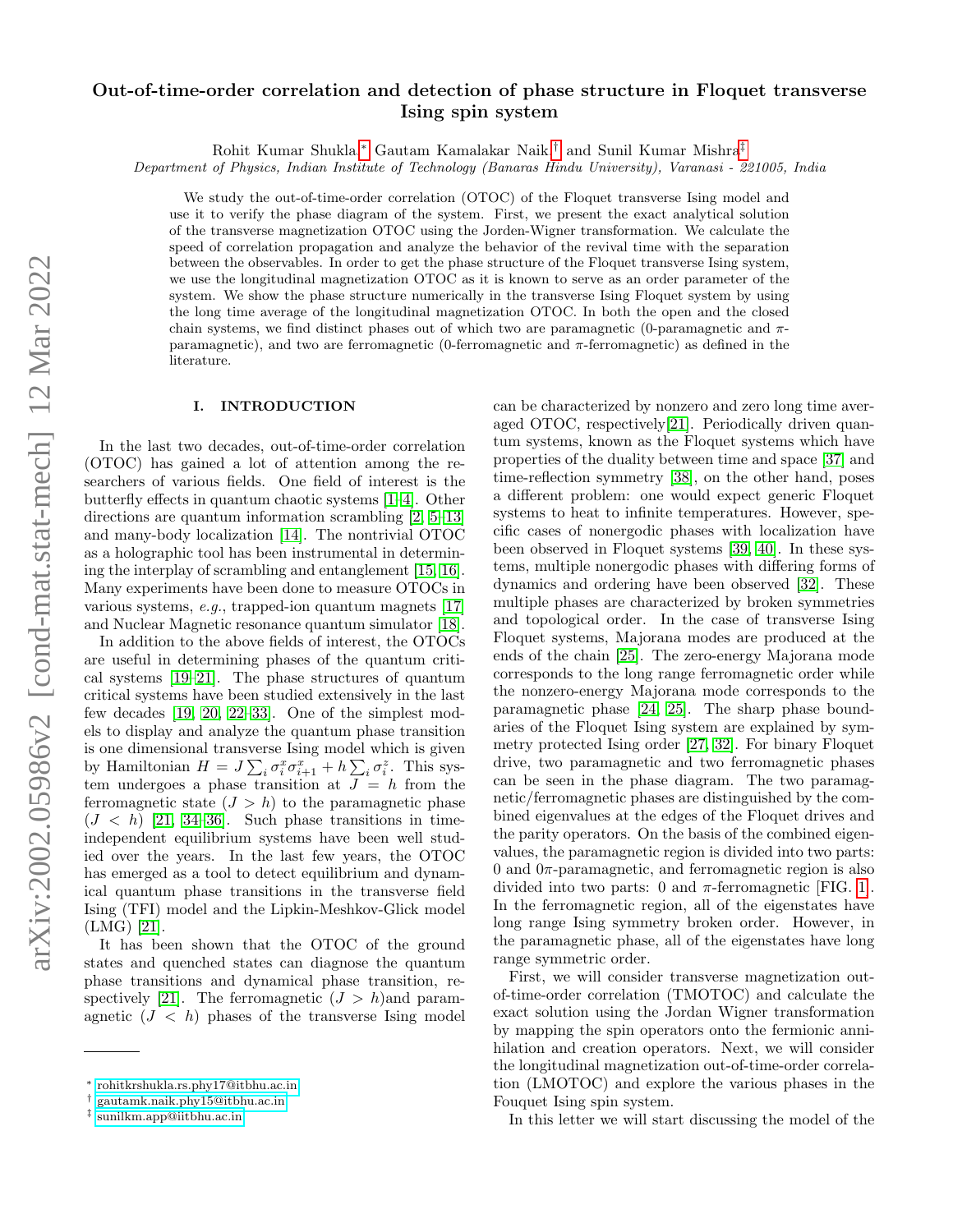<span id="page-1-0"></span>

FIG. 1: Phase structure of the Floquet system with Floquet map given by eq.  $(1)$  [\[24,](#page-9-20) [27,](#page-9-21) [32\]](#page-9-18). There are four distinct phases in the  $\tau_0$ - $\tau_1$  parameter space. Two

of these phases, the  $\pi$  ferromagnetic and the  $0\pi$ paramagnetic, and phases which are unique to Floquet systems.

Floquet system. Subsequently, we will define the longitudinal and transverse magnetization OTOCs. We will introduce the time average of the LMOTOC for the detection of phase structures and discuss the various phases of the Floquet Ising system using a long time averaged LMOTOC. Later, we conclude the results.

## II. MODEL

We consider an integrable Floquet transverse Ising system with binary Floquet drives. The Floquet map corresponding to this system is (taking  $\hbar = 1$ )

<span id="page-1-1"></span>
$$
U = e^{-iH_{xx}\tau_1}e^{-iH_z\tau_0}, \tag{1}
$$

where  $H_{xx}$  is the nearest neighbor Ising interaction given by  $H_{xx} = \sum_{l=1}^{N-1} \sigma_l^x \sigma_{l+1}^x$  for open chain system and  $H_{xx} = \sum_{l=1}^{N} \sigma_l^x \sigma_{l+1}^x$  for closed chain system with  $\sigma_{N+1}^x =$  $\sigma_1^x$ .  $H_z = \sum_{l=1}^{N} \sigma_l^z$  is the transverse field in z-direction.

### III. OUT-OF-TIME-ORDER CORRELATION

The out of time order correlation (OTOC) is, in general, defined as:  $F(t) = \langle W(t) V W(t) V \rangle$ , where V and W are two local Hermitian operators and  $W(t)$  is the Heisenberg evolution of the operator  $W$  by time  $t$ . In the manuscript we consider two different OTOCs defined as:

i) Transverse magnetization OTOC (TMOTOC) : Here we consider two local spin operators  $W$  and V in the direction perpendicular to the Ising axis (x-axis). In our generic treatment we set the operators  $W = \sigma_l^z$  and  $V = \sigma_m^z$  at different sites l and m. The TMOTOC in our protocol is given as:

$$
F_z^{l,m}(n) = \langle \phi_0 | \sigma_l^z(n) \sigma_m^z \sigma_l^z(n) \sigma_m^z | \phi_0 \rangle, \tag{2}
$$

with the initial state as  $|\phi_0\rangle = | \uparrow \uparrow \uparrow \cdots \uparrow \rangle$ , where  $|\uparrow\rangle$  is the eigenstate of  $\sigma^z$  with eigenvalue +1.

ii) Longitudinal magnetization OTOC (LMOTOC) : In this case two local spin operators are chosen along the Ising axis i.e.  $W = \sigma_l^x$  and  $V = \sigma_m^x$ . The LMOTOC is given as:

<span id="page-1-4"></span>
$$
F_x^{l,m}(n) = \langle \psi_0 | \sigma_l^x(n) \sigma_m^x \sigma_l^x(n) \sigma_m^x | \psi_0 \rangle.
$$
 (3)

Here  $|\psi_0\rangle = | \rightarrow \rightarrow \rightarrow \cdots \rightarrow \rangle$  is the initial state with,  $|\rightarrow\rangle$  is the eigenstate of  $\sigma^x$  with eigenvalue +1.

In what follows  $l$  and  $m$  can take any value between 1 to N (even) in closed chain system. For the open chain case we will consider the special case with  $l = m = \frac{N}{2}$ . The time evolution of the spin operator at the position l after n kicks is defined as  $\sigma_l^{z/x}$  $l_l^{z/x}(n) = U^{\dagger n} \sigma_l^{z/x} U^n$ . The case  $l = m$  will be treated as a special case. Considering  $t_0 = 2\tau_0$ ,  $t_1 = 4\tau_1$  and  $\sigma_l^x = 2S_l^x$  and periodic boundary condition in the unitary operator defined in eq. [\(1\)](#page-1-1), we get Floquet map as:

$$
U = \exp\Big[-it_1\sum_{l=1}^{N} S_l^x S_{l+1}^x\Big] \exp\Big[-it_0\sum_{l=1}^{N} S_l^z\Big], \tag{4}
$$

We calculate the analytical expression for the TMO-TOC using the Jorden-Wigner transformation (for detailed calculation refer to the Supplementary Material S-I [Supplementarymaterial.pdf] ):

<span id="page-1-3"></span>
$$
F_z^{l,m}(n) = 1 - \left(\frac{2}{N}\right)^3 \sum_{p,q,r} \left[ e^{i(p-q)(m-l)} |\Psi_r(n)|^2 \Phi_p^*(n) \times \Phi_q(n) + e^{i(q-r)(m-l)} \Psi_q(n) \Psi_r^*(n) |\Phi_p(n)|^2 - e^{i(-r-q)(m-l)} \Psi_r(n)^* \Phi_p^*(n) \Phi_q(n) \Psi_{-p}(n) - e^{i(p+q)(m-l)} \Psi_q(n) \Psi_r^*(n) \Phi_p^*(n) \Phi_{-r}(n) \right].
$$
 (5)

Now, we take a special case in which both the local operators are at the same position i.e.  $l = m$  and  $V = W = \sigma_l^z$ . The expression of TMOTOC simplifies to

<span id="page-1-2"></span>
$$
F_z^{l,l}(n) = 1 - \left(\frac{2}{N}\right)^3 \sum_{p,q,r} \left[ |\Psi_r(n)|^2 \Phi_p(n)^* \Phi_q(n) - \Psi_{-p}(n) \Psi_r(n)^* \Phi_p(n)^* \Phi_q(n) - \Psi_q(n) \Psi_r(n)^* \right. \\
\times \Phi_p(n)^* \Phi_{-r}(n) + \Psi_q(n) \Psi_r(n)^* |\Phi_p(n)|^2 \Big], \quad (6)
$$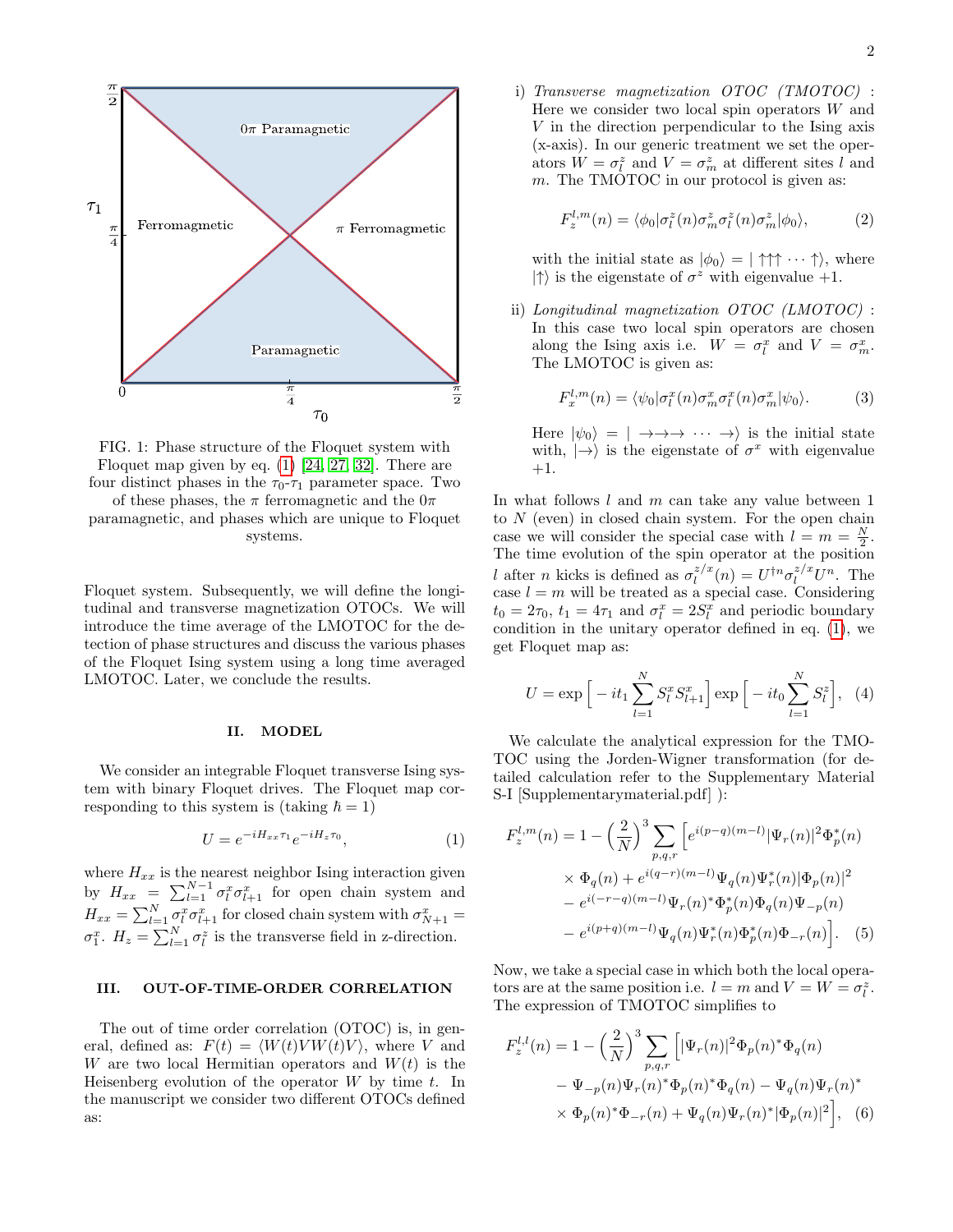where the expansion coefficients  $\Phi_q(n)$  and  $\Psi_q(n)$  are defined as

<span id="page-2-4"></span>
$$
\Phi_q(n) = |\alpha_+(q)|^2 e^{-in\gamma_q} + |\alpha_-(q)|^2 e^{in\gamma_q},\tag{7}
$$

<span id="page-2-5"></span>
$$
\Psi_q(n) = \alpha_+(q)\beta_+(q)e^{-in\gamma_q} + \alpha_-(q)\beta_-(q)e^{in\gamma_q}.\tag{8}
$$

The phase angle  $\gamma_q$  and the coefficients  $\alpha_{\pm}(q)$  and  $\beta_{\pm}(q)$ are given by

<span id="page-2-6"></span>
$$
\cos(\gamma_q) = \cos(t_0)\cos(t_1) - \cos(q)\sin(t_0)\sin\left(\frac{t_1}{2}\right), \quad (9)
$$

and

<span id="page-2-2"></span>
$$
\alpha_{\pm}(q)^{-1} = \sqrt{1 + \left(\frac{\cos(\frac{t_1}{2}) - \cos(\gamma_q \pm t_0)}{\sin(q)\sin(t_0)\sin(\frac{t_1}{2})}\right)^2},\qquad(10)
$$

<span id="page-2-3"></span>
$$
\beta_{\pm}(q) = \frac{\mp \sin(\gamma_q) - \cos(t_0)\cos(q)\sin(\frac{t_1}{2}) - \sin(t_0)\cos(\frac{t_1}{2})}{\sin(q)\sin(\frac{t_1}{2})}
$$

$$
\times \alpha_{\pm}(q)e^{-it_0}.
$$
(11)

It should be noted that in all the calculation we set the lattice constant (say 'a') to be equal to 1. The system size of  $N$  spins means that the length of the chain is equal to  $N$  (in the units of  $a$ ). In the momentum space, the allowed values of p, q and r are from  $\frac{-(N-1)\pi}{N}$  to  $\frac{(N-1)\pi}{N}$  differing by  $\frac{2\pi}{N}$  for even number of  $N_F$  ( $N_F = c_i^{\dagger} c_i$ , number of fermions), is consistent with lattice constant  $(a = 1)$ .

<span id="page-2-0"></span>

FIG. 2:  $F_z^{l,l}(n)$  for closed chain transverse Ising Floquet system of system size  $N = 12$  by using the numerical calculations (solid line) and analytical expression of eq[.6](#page-1-2) (point). Here we take  $\tau_0 = \tau_1 = \epsilon$ , where  $\epsilon = \frac{\pi}{28}$ .

The values of  $F_z^{l,l}(n)$  obtained by the analytical expression in eq. [6](#page-1-2) exactly match with those obtained by numerical exact diagonalization as shown in FIG. [2.](#page-2-0)

Next, we use eq[.5](#page-1-3) for  $l \neq m$  to calculate the speed for correlation propagation. At  $t = 0$ , both the operators  $W(t = 0) = \sigma_l^z$  and  $V = \sigma_m^z$ , commute with each other which implies that  $F_z^{l,m}(n)$  will be unity. As time

<span id="page-2-1"></span>

FIG. 3: Behaviour of (a)  $F_z^{l,m}(n)$  and (b) $F_x^{l,m}(n)$  with number of kicks for different value of  $\Delta l$ . Here, the parameters are:  $\tau_0 = \frac{\epsilon}{2}$ ,  $\tau_1 = \epsilon$ , and  $N = 12$ . In the both the figures (a) and  $(b)$ , the inset shows the behavior of time of departure from unity  $(t_{\Delta l})$  as a function of

separation between the observables  $(\Delta l)$ .

changes, evolution of  $\sigma_l^z$  takes place by the Floquet operator, they no longer commute. Therefore,  $F_z^{l,m}(n)$  starts to drop from unity which provides us the speed of correlation propagation  $(v_{cp})$ . The general approach to calculate  $v_{cp}$  in this manuscript is as follows: First, we fix  $m = \frac{N}{2}$  and change l from  $\frac{N}{2} + 1$  to  $\frac{N}{2} + 5$ . By using [3\(](#page-2-1)a), we determine the characteristic time  $t_{\Delta l}$  in which  $F_z^{l,m}(n)$  starts departing from unity and plot it as a function of the separation between the observables  $(\Delta l)$  [inset of  $[3(a)]$  $[3(a)]$ . In the inset of  $3(a)$ , dots are the points corresponding to the given  $\Delta l$  and dashed line is the best fit line. Reciprocal of the slope of this straight line is the speed of the correlation propagation  $v_{cp}$ . For comparison, we have shown similar results for LMOTOC in [3\(](#page-2-1)b). We find that the speed of the commutator growth of the  $F_z^{l,m}(n)$  ( $v_{cp} = 0.175$ ) is nearly equal to that of the  $F_x^{l,m}(n)$  ( $v_{cp} = 0.181$ ). This means that  $v_{cp}$  is independent of the choice of the observables. By comparing  $3(a)$  $3(a)$  and (b), we observe that closer the operators V and W are, smaller the characteristic time  $t_{\Delta l}$  is.

Now we move to another interesting quantity, the revival time of  $F_z^{l,m}(n)$  and  $F_x^{l,m}(n)$  which is defined as the time in which OTOCs return back to their initial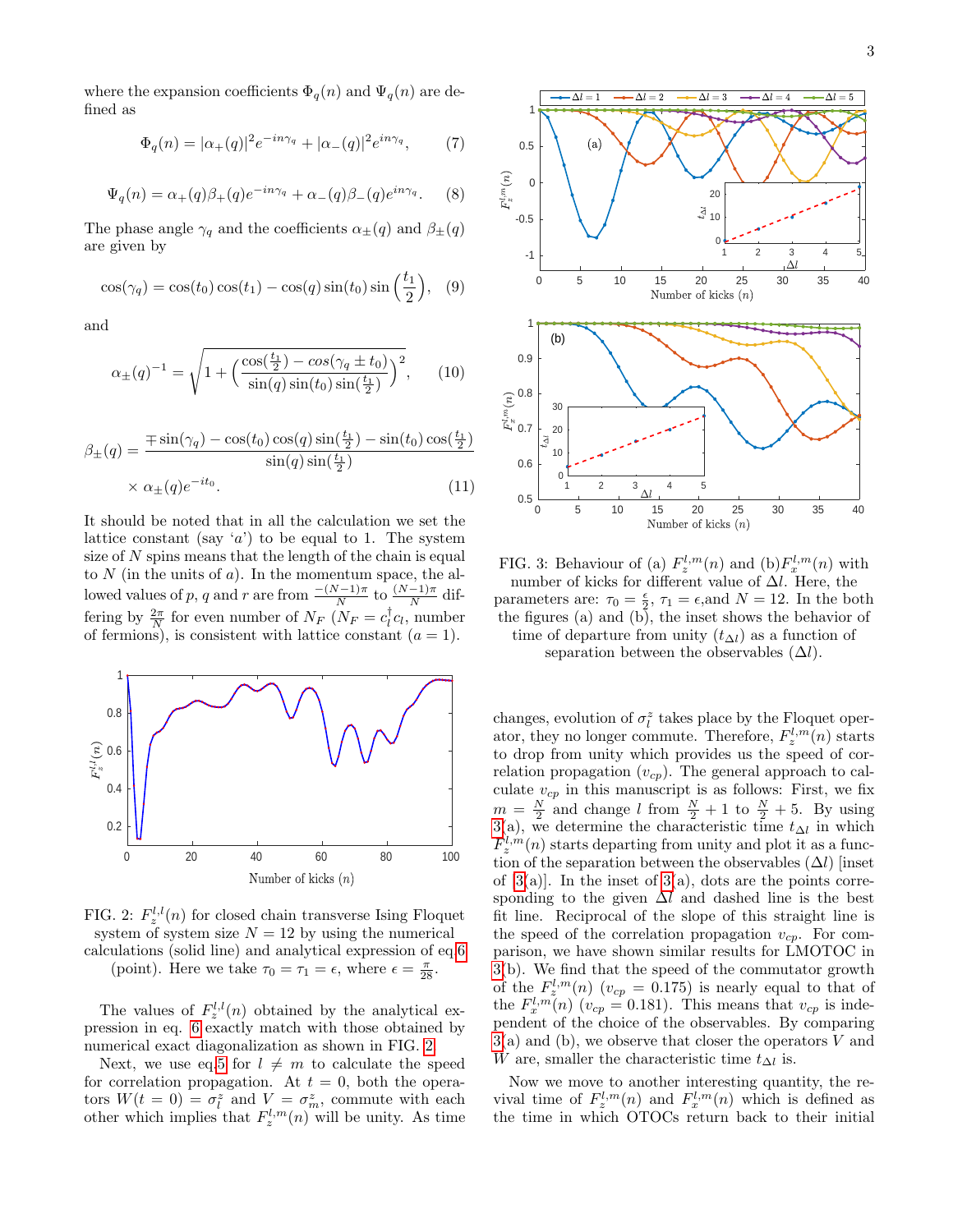<span id="page-3-0"></span>

FIG. 4: (a) Variation of the real part of (a)  $F_x^{l,l}(n)$  and (b)  $F_x^{l,l}(n)$  with number of Floquet periods for a fixed  $\tau_0 = \epsilon$  and  $\tau_1 = \epsilon$ ,  $2\epsilon$  and  $3\epsilon$  in closed chain Floquet systems with system size  $N=12$ . Inset of the figure is the variation of  $F_z^{l,l}(n)$  with the number of Floquet periods for a fixed  $\tau_1 = \frac{\pi}{24}$  and  $\tau_0 = \epsilon$ ,  $2\epsilon$  and  $3\epsilon$  in closed chain Floquet systems with system size N=50.

value. We can see from FIG.  $3(a,b)$  that the early time behavior of both  $F_z^{l,m}(n)$  and  $F_x^{l,m}(n)$  looks very similar. For instance, both  $F_z^{l,m}(n)$  and  $F_x^{l,m}(n)$  start deviating from unity after a certain time. However, the long time behaviors of  $F_z^{l,m}(n)$  and  $F_x^{l,m}(n)$  differ widely. After decreasing from unity to a minimum,  $F_z^{l,m}(n)$  revives and recover to its initial value *i.e.*, unity, while  $F_x^{l,m}(n)$  oscillates about a finite value and never reaches to unity. Revival time depends on the distance between local operators. The larger the separation between the operators  $V$  and  $W$  is, the more the revival time is. This can be seen from FIG. [3\(](#page-2-1)a,b).

The advantage of having an easily computable formula such as eq. [\(6\)](#page-1-2) is that we can study the TMOTOC as a function of Floquet periods  $\tau_0$  and  $\tau_1$  and see the behavior at any number of kicks. The analytical expression is of  $O(L^3)$  which has a significant advantage over exact diagonalization calculations of  $O(2^L)$  [inset of FIG. [4\(](#page-3-0)a)].

The LMOTOCs have been shown to be useful in detecting the phase transitions between the paramagnetic and ferromagnetic phases in spin systems [\[21\]](#page-9-11). However, the same cannot be said about TMOTOC by using the

same concept. A comparison of the behavior of the two quantities with time is shown in FIG. [4.](#page-3-0) We see from FIG. [4\(](#page-3-0)a) that TMOTOCs always oscillate about a positive value for all the pairs of  $\tau_0$  and  $\tau_1$ , signalling that the long time average of TMOTOC is always a positive quantity. However, in the case of LMOTOCs, as shown in FIG. [4\(](#page-3-0)b), we find that the long time average value can be either zero or a positive quantity. In order to detect the phase structure of the system, we require the order parameter characterizing the distinct phases to show a sharp contrast between the phases. We see that the LMOTOCs qualify the criterion to be used as an order parameter, but TMOTOCs fail to do so.

Upon performing a quantum quench from a polarized state, we will use the saturation value of the LMOTOC as the order parameter to distinguish between the two phases. It is calculated by numerical methods because a compact analytical expression is not achievable using Jordan-Wigner transformation. A possible approach and inability to get a compact analytical solution for LMO-TOC is given in the Supplementary Material S-II (Supplementarymaterial.pdf). We study the phase structure of the system [eq. [\(1\)](#page-1-1)] by calculating the LMO-TOC[eq. [\(3\)](#page-1-4)]. If the LMOTOC saturates to a particular value after a long period of time, this value can be determined by taking the long time average of the LMO-TOC. We define the long time average of the LMOTOC,  $\overline{F}_x^{l,l}$  $x^{t,\nu}(T)$  upto T Floquet periods by:

$$
\overline{F}_x^{l,l} = \frac{1}{T} \sum_{n=1}^T F_x^{l,l}(n).
$$
 (12)

The long time average of the LMOTOC has a direct link with the spectral properties of the system in consideration [\[41\]](#page-10-3). The averaged LMOTOC links with the spectral form factor [\[42\]](#page-10-4), a well-known quantity in random matrix theory, which is a quantifier for discreteness in the spectrum.

### IV. PHASE STRUCTURE

The phase structure of the Floquet system given by eq. [\(1\)](#page-1-1) is known to have four distinct phases in the twodimensional parameter space of  $\tau_0$  and  $\tau_1$ . The phase diagram is shown in FIG. [1](#page-1-0) [\[24,](#page-9-20) [27,](#page-9-21) [32\]](#page-9-18). Paramagnetic and ferromagnetic phases show behavior similar to their undriven counterparts. The other two of the phases observed, the  $\pi$ -ferromagnetic and  $0\pi$ -paramagnetic are unique to Floquet systems and are not observed in undriven non-Floquet systems [\[43\]](#page-10-5). The phase transitions between these phases in the  $\tau_0$  and  $\tau_1$  parameter space can be detected by calculating LMOTOCs. The LMO-TOC has been shown to saturate to non-zero values in the ferromagnetic region and to zero in the paramagnetic region, at long times in the undriven systems [\[21,](#page-9-11) [43\]](#page-10-5). Hence, the long time averaged LMOTOC serves as a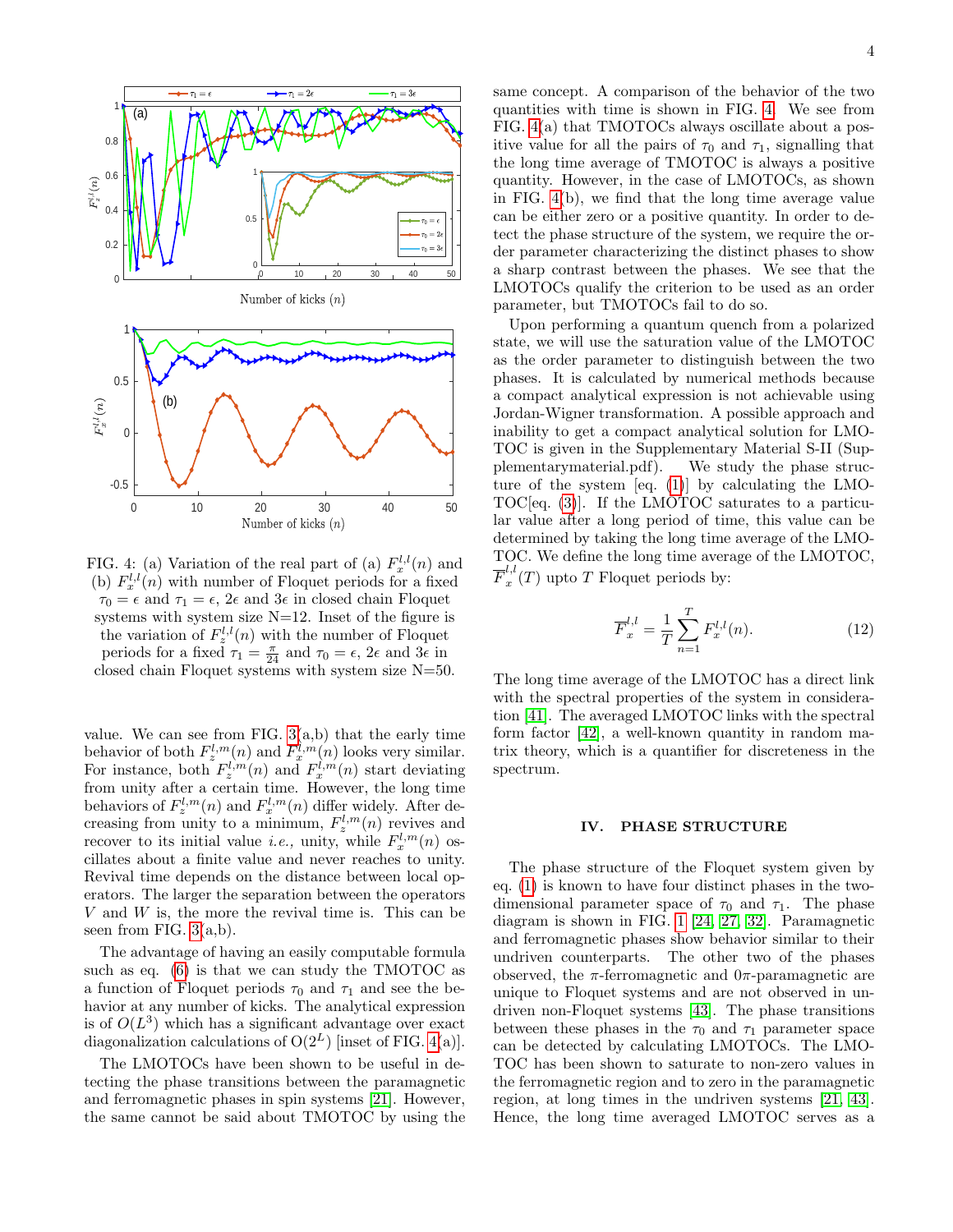<span id="page-4-0"></span>

FIG. 5: Variation of the real part of  $F_x^{l,l}(n)$  with number of Floquet periods for a fixed  $\tau_0 = \epsilon = \frac{\pi}{28}$  and multiple values of  $\tau_1$  in (a) closed and (b) open chain Floquet systems with system size N=12. The initial state is direct product of eigenstate of  $\sigma^x$  with eigenvalue +1. At  $\tau_1 = 0$ ,  $F_x^{l,l}(n)$  shows periodic oscillations about zero. As the value of  $\tau_1$  is increased, the  $F_x^{l,l}(n)$  oscillates about greater non-zero values with lower amplitudes of oscillation and at  $\tau_1 = \frac{\pi}{4}$ , it saturates to the value 1. As increase constant value of  $\tau_1$ ,  $F_x^{l,l}(n)$  has same and different value as  $\frac{\pi}{2} - \tau_1$  in closed and open chain respectively.

<span id="page-4-1"></span>

FIG. 6: Plot of  $\overline{F}_x^{l,l}$  $u_x^{l,t}(T)$  with  $\tau_1$  for values of  $\tau_0$  varying from 0 to  $\frac{\pi}{4}$  in intervals of  $\epsilon$  in the (a) closed and (b) open chain Floquet systems of system size  $N = 10$  and  $T = 10^4$ . The variation of  $\overline{F}_x^{l,l}$  $\int_{x}^{\ldots}$  (*T*) with  $\tau_1$  for  $\pi/4 < \tau_0 < \pi/2$  is the same as that for  $\frac{\pi}{2} - \tau_0$ . This plot can be used to find the regions in the  $\tau_0$  and  $\tau_1$  parameter space that have  $\overline{F}_x^{l,l}$  $x_x^{l,l}(T) > 0$  and  $\overline{F}_x^{l,l}$  $x''(T) = 0$  (FIG. [7\)](#page-5-0).

good order parameter for paramagnetic and ferromagnetic regions in the undriven systems. In driven Floquet systems, LMOTOCs do not saturate to non-zero and zero values for all values of  $\tau_0$  and  $\tau_1$ ; we see a continuing oscillating behaviour about a non-zero or zero mean value (FIG. [5\)](#page-4-0). The time-averaged LMOTOC  $(\overline{F}_x^{l,l})$  $x^{(n)}(n)$  is seen to saturate at long times in the thermodynamic limit to non-zero values in the ferromagnetic and  $\pi$  ferromagnetic regions, and to zero in the paramagnetic and  $0\pi$  paramagnetic regions of the phase space. FIG. [6](#page-4-1) shows the variation of the long time-average of the real part of the LMOTOC with  $\tau_1$ , for different values of  $\tau_0$  in the closed and open boundary conditions for a system size  $N = 10$ .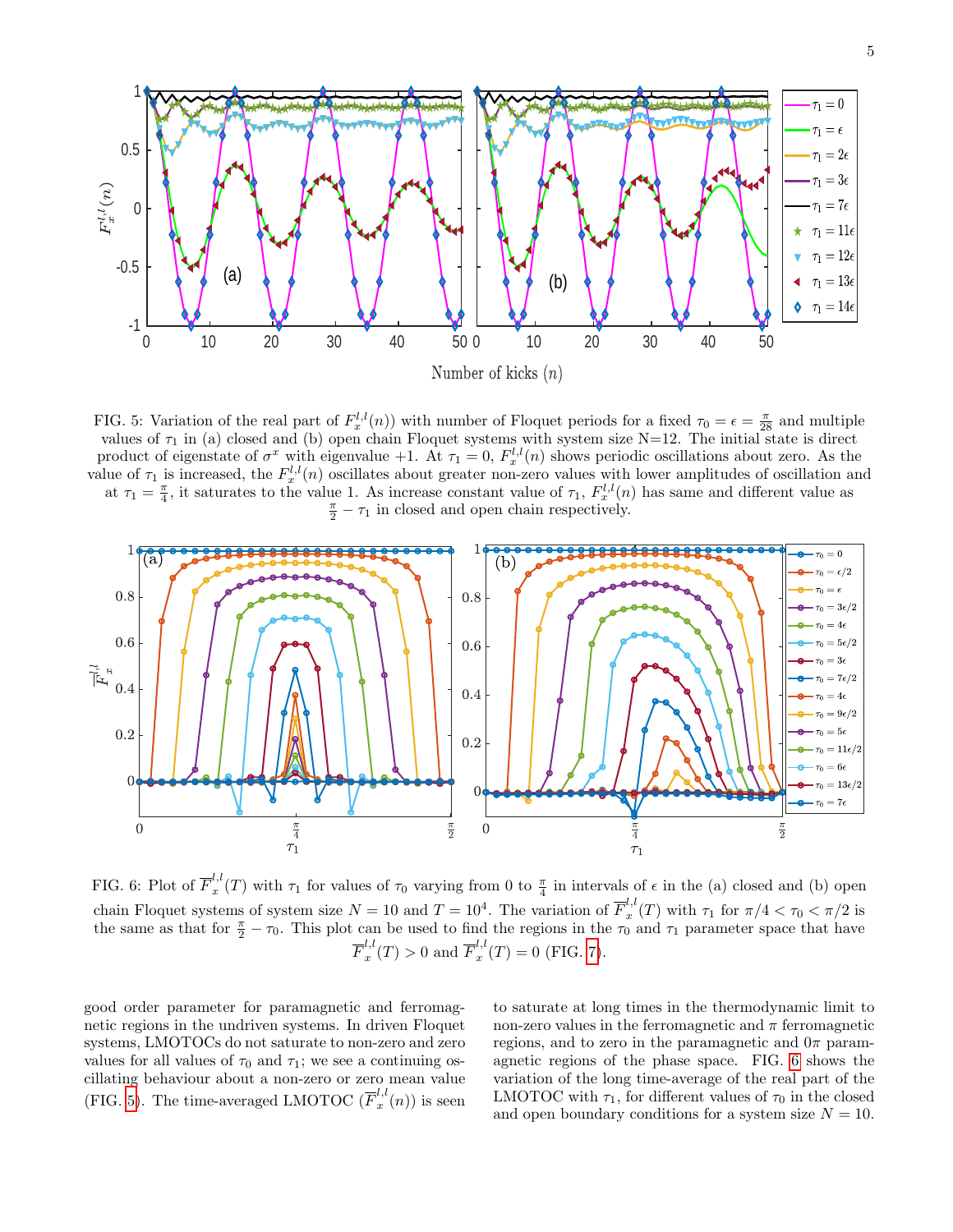<span id="page-5-0"></span>

FIG. 7: Regions with  $\overline{F}_x^{l,l}$  $x_x^{l,l}(T) > 0$  and  $\overline{F}_x^{l,l}$  $x''(T) = 0$  in the  $\tau_0$  and  $\tau_1$  parameter space with  $T = 10^4$ , for the (a)closed and (b) open chain Floquet systems of system size N=6(Green), 8(Blue) and 10(Brown). As increasing system size, critical lines of both (a) and (b) tend towards diagonal critical lines. Hence, this suggests that the phase structure of the system would contain two ferromagnetic regions (where  $\overline{F}_x^{l,l} > 0$ ) and two paramagnetic regions (where  $\overline{F}_x^{l,l} = 0$ ).

The critical points, where the phase transition occurs, are identified along the constant  $\tau_0$  line at the points where LMOTOC goes from zero to non-zero. These critical points, when mapped in the  $\tau_0$  and  $\tau_1$  parameter space for  $N = 6, 8$  and 10 give plots as shown in FIG. [7.](#page-5-0)

There exists a symmetry along  $\tau_1 = \frac{\pi}{4}$  in the closed chain case because the behavior of LMOTOC is same for Floquet period  $\tau_1$  and  $\frac{\pi}{2} - \tau_1$  (e.g.,  $\epsilon$  and 13 $\epsilon$ ,  $2\epsilon$  and 12 $\epsilon$ ,  $3\epsilon$  and  $11\epsilon$  are same in FIG. [5\(](#page-4-0)a)). In the open chain case the LMOTOC for long time is different for  $\tau_1$  and  $\frac{\pi}{2} - \tau_1$  (see for example  $\epsilon$  and 13 $\epsilon$ ,  $2\epsilon$  and 12 $\epsilon$ ,  $3\epsilon$  and 11 $\epsilon$ in FIG. [5\(](#page-4-0)b)), therefore the symmetry along  $\tau_1 = \frac{\pi}{4}$  is absent in FIG. [7\(](#page-5-0)b). However, a symmetry along  $\tau_0 = \frac{\pi}{4}$ exists in both the open and the closed chain [FIG.  $7(a,b)$ ]. We demonstrate these symmetries for the closed chain system using a toy model of two and four spins. First, we calculate  $F_{x}^{l,l}(n)$  for two spin system: After the first kick  $(n = 1), F_x^{\overline{l},l}(1) = \cos(4\tau_0)$ . Since the magnetization is in the direction of coupling of spins, the interaction term  $H_{xx}$  (with  $\tau_1$ ) is not involved in the state after the first kick. After the second kick  $(n = 2)$  LMOTOC is given by

$$
F_x^{l,l}(2) = \frac{1}{8} \Big[ 1 - 4 \cos(4\tau_1) - 4 \cos(4\tau_0)(-1 + \cos(8\tau_1)) + 3
$$
  
×  $\cos(8\tau_1) + \cos(8\tau_0)(3 + 4 \cos 4\tau_1 + \cos 8\tau_1) \Big].$  (13)

The symmetry along  $\tau_0 = \pi/4$  is evident in the above expression as  $\tau_0$  and  $\tau_1$  appear in the expression with a multiple of  $4k$ , where k is an integer. Further kicking the system will also manifest the multiplicty of 4k with

 $\tau_0$  and  $\tau_1$ . Next, we take the toy model of four spins case. LMOTOC after the first kick  $(n = 1)$  will again be  $F_x^{l,l}(1) = \cos(4\tau_0)$  and after the second kick $(n = 2)$  will be

$$
F_x^{l,l}(2) = \frac{1}{64} \Big[ \cos(4\tau_0)(21 - 4\cos(4\tau_1) - 17\cos(8\tau_1))
$$
  
+  $\cos(12\tau_0)(-5 + 4\cos(4\tau_1) + \cos(8\tau_1))$   
+  $2(5 - 12\cos(4\tau_1) + 7\cos(8\tau_1) + \cos(8\tau_0))$   
×  $(19 + 12\cos(4\tau_1) + \cos(8\tau_1))) \Big].$  (14)

Again we see that  $F_x^{l,l}(1)$  and  $F_x^{l,l}(2)$  have  $\tau_0$  and  $\tau_1$  are in a multiple of  $4k$ , where k is the integer. Therefore, LMOTOC will be same for (1)  $\tau_0$  and  $\frac{\pi}{2} - \tau_0$ , and (2)  $\tau_1$ and  $\frac{\pi}{2} - \tau_1$  and symmetric about  $\tau_0 = \frac{\pi}{4}$  and  $\tau_1 = \frac{\pi}{4}$  in the closed chain system. In the closed chain Floquet system, the tips of the regions with  $\overline{F}_x^{l,l} = 0$  can be seen to be moving closer to each other along the line  $\tau_1 = \frac{\pi}{4}$ , with increasing the system size [FIG. [7\(](#page-5-0)a)]. In the open boundary condition, the tips which start out in the upper half of the parameter space, also move downwards towards the point  $(\frac{\pi}{4}, \frac{\pi}{4})$  with increasing system size [FIG. [7\(](#page-5-0)b)]. Behaviour of increasing the tips with increasing system size in closed chain case can be understood by the finite size effect analysis which is given as [\[44\]](#page-10-6)

$$
|\tau_{0c}(N) - \tau_{0c}(\infty)| \propto N^{-1/\nu}, \tag{15}
$$

where  $\tau_{0c}(N)(\tau_{0c}(\infty))$  is the location of the critical point on the horizontal axis of the phase structure of the finite system size [FIG. [7\(](#page-5-0)a)] (infinite system size [FIG. [1\]](#page-1-0)).  $\nu$  is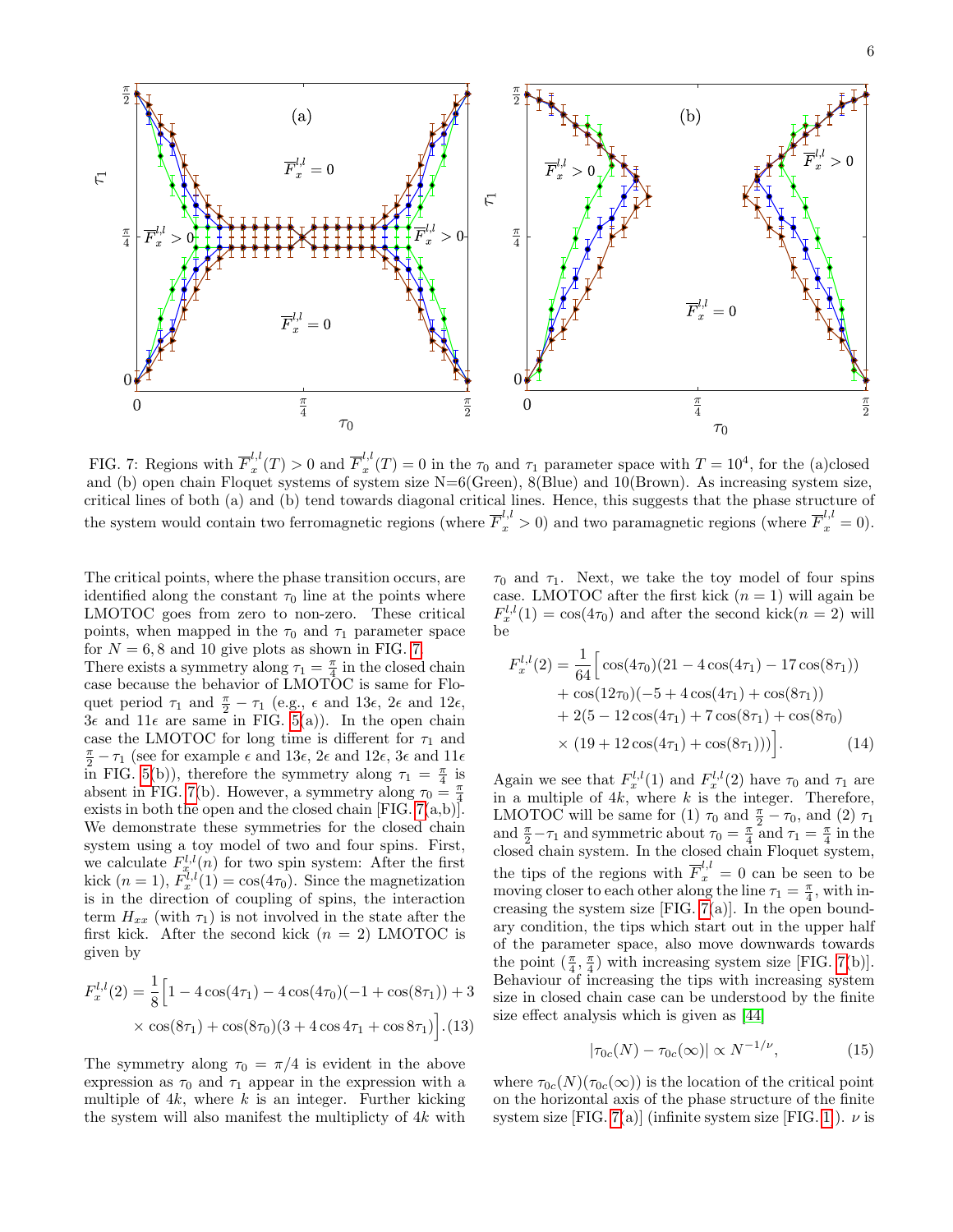<span id="page-6-0"></span>

FIG. 8: Plot of the difference between finite size critical point and the infinite size critical point  $(|\tau_{0c}(N) - \tau_{0c}(\infty)|)$  of the phase structure of the periodic Floquet system as the function of system size (log-log plot). Black points are data points and the red dashed line is the best fit yielding the slope  $1/\nu = 0.8314 \pm 0.1122$ .

the transverse field exponent defined as the reciprocal of the slope of the straight line drawn from  $|\tau_{0c}(N)-\tau_{0c}(\infty)|$ vs system size  $(N)$  (log-log plot). As evident from FIG. [8,](#page-6-0) increasing the system size  $N$  leads to closing the gap between  $\tau_{0c}(N)$  and  $\tau_{0c}(\infty)$ . In the thermodynamic limit we expect the tips to meet at the centre, giving the diagonal lines as shown in FIG. [1.](#page-1-0) Similar argument holds true for the open chain case. Hence, the time-averaged LMOTOC  $[\overline{F}_x^{l,l}]$  $\int_x^{\ldots} (T)$  for large T and  $N \to \infty$  can be used as an order parameter to distinguish the phases of a driven transverse field Floquet Ising model. It must be noted that the time-averaged LMOTOC does not distinguish between the ferromagnetic and the  $\pi$  ferromagnetic phase or the paramagnetic and the  $0\pi$  paramagnetic phase. However, these distinct phases can be identified by observing the combined eigenvalues at the edges of the phase structures of the unitary operator which is defined in eq. [\(1\)](#page-1-1) and the parity operator  $(P = \prod_l \sigma_l^z)$  [\[24,](#page-9-20) [27\]](#page-9-21). Considering the operators  $U$  and  $P$  have eigenvalues  $u$ and  $p$  respectively, the different phases can be distinguished by observing the eigenvalues along the outer edges of the phase diagram. The eigenvalues have protected multiplets of the form:  $(u, p)$  in the paramagnetic,  $[(u, p), (u, -p), (-u, p), (-u, -p)]$  in the  $0\pi$  paramagnetic,  $[(u, p), (u, -p)]$  in the ferromagnetic and  $[(u, p), (-u, -p)]$ in the  $\pi$  ferromagnetic regions.

### V. CONCLUSION

We calculated the exact analytical expression for TMOTOC as a function of  $\tau_0$  and  $\tau_1$ . With the help of the analytical formulation, we calculated the speed of commutator growth for the TMOTOC and compared it with those of the LMOTOC. We also analyzed the revival

of the intial state and found that the TMOTOC revives back within finite time while LMOTOC did not. Further, we study the phase structure of the traverse field Floqulationng system given by eq. [\(1\)](#page-1-1) using numerical calculation of LMOTOC. We use LMOTOC defined in equation eq. [\(3\)](#page-1-4) to distinguish between the paramagnetic and ferromagnetic phases of the chosen Floquet system. Ferromagnetic and the  $\pi$  ferromagnetic phase or the paramagnetic and the  $0\pi$  paramagnetic phase are distinguished by the combined eigenvalues of  $U$  and parity operator P along the edges of the phase structures. We numerically find the time averaged LMOTOC  $[\overline{F}_x^{l,l}]$  $x'(T)$  for the system sizes up to  $N = 10$  and plot the regions of the parameter space that have  $\overline{F}_x^{l,l}$  $x^{l,l}(T) = 0$  and  $\overline{F}_x^{l,l}$  $x^{t,\nu}(T) > 0$ for  $T = 10<sup>4</sup>$ . We observe that the plot showing the critical lines of phase transition for  $N \to \infty$  tends to the expected plot FIG. [1.](#page-1-0) In the limit  $N \to \infty$ , the regions with  $\overline{F}_x^{l,l}$  $x(x) > 0$  for large T are ferromagnetic and those with  $\overline{F}_x^{l,l}$  $x''(T) = 0$  for large T are paramagnetic. The region in which we were discussing the phase structure, do not heat up with the large number of kicks [\[45\]](#page-10-7).

OTOCs can be experimentally calculated [\[18\]](#page-9-9), and Floquet systems can be experimentally realized [\[46,](#page-10-8) [47\]](#page-10-9). Our study outlines the analytical calculation of the TMO-TOC, its behavior with the separation between the observables and how LMOTOC can be a useful tool to distinguish the phases of a Floquet system.

## VI. ACKNOWLEDGEMENT

We would like to thank V. Subrahmanyam for his fruitful suggestion in the analytical calculation of TMOTOC.

# Appendix A: Calculation of transverse magnetization OTOC

For the calculation of the transverse magnetization OTOC due to the local operators placed at different sites, we consider  $V = \sigma_m^z$  and  $W = \sigma_l^z$ . Hence TMOTOC is defined as:

$$
F_x^{l,m}(n) = \langle \phi_0 | \sigma_l^z(n) \sigma_m^z \sigma_l^z(n) \sigma_m^z | \phi_0 \rangle, \qquad \text{(A1)}
$$

We transform the spin variables to fermionic creation  $c_l^{\dagger}$  and annihilation  $c_l$  operators at site l by using the Jordan-Wigner transformation [\[48\]](#page-10-10)

$$
S_l^x = -\frac{1}{2} \prod_{j=1}^{l-1} (2c_j^{\dagger} c_j - 1)(c_l^{\dagger} + c_l) \text{ and } S_l^z = c_l^{\dagger} c_l - \frac{1}{2}.
$$
\n(A2)

The operators  $c_l$  and  $c_l^{\dagger}$  obey the the usual fermion anticommutation rules. The unitary operator for the closed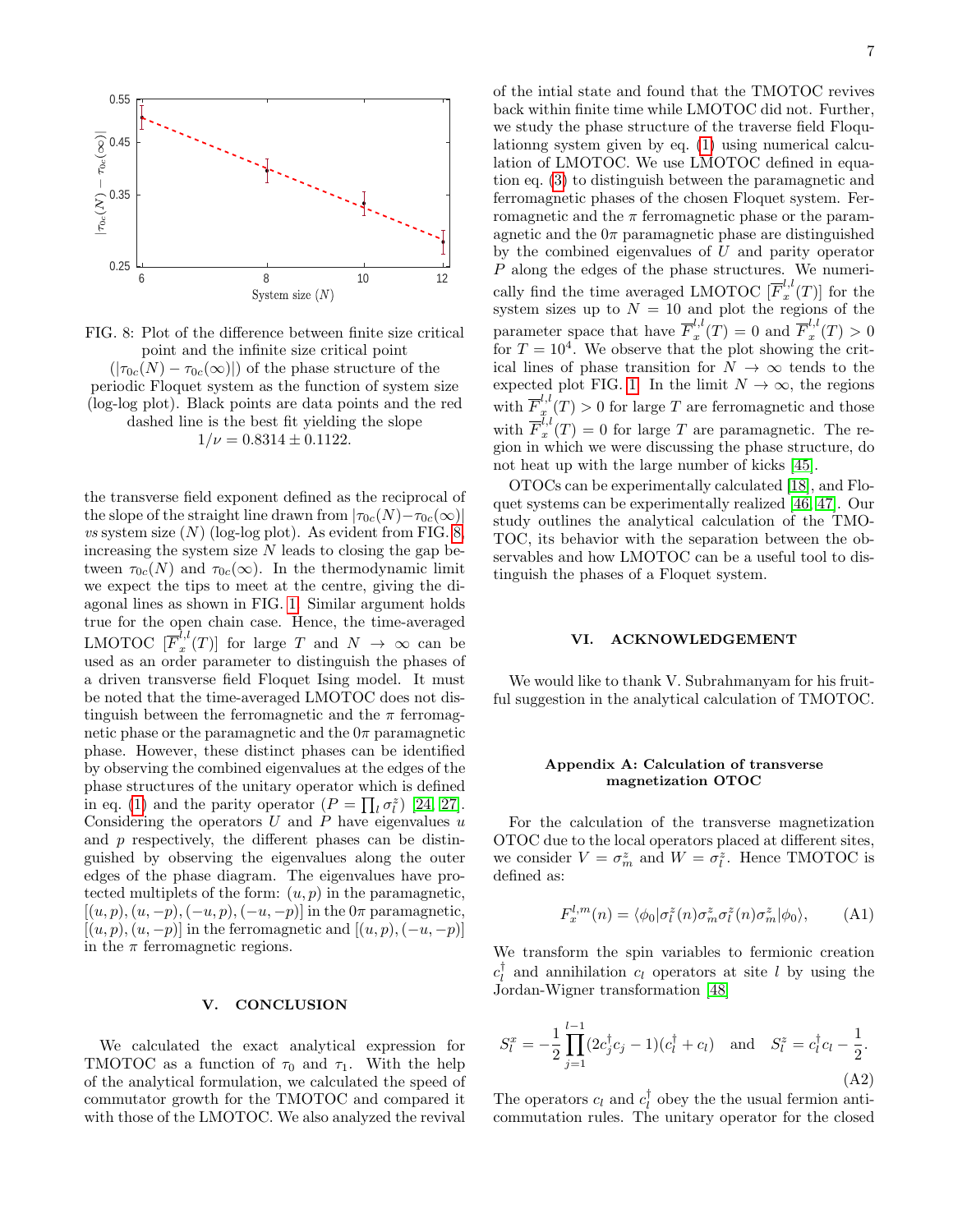chain is given as

$$
U = \exp\left[\frac{-it_1}{4}\left(\sum_{l=1}^{N-1} (c_l^{\dagger} - c_l)(c_{l+1}^{\dagger} - c_{l+1}) - (-1)^{N_F} (c_N^{\dagger} - c_N)(c_{l+1}^{\dagger} - c_{N+1})\right)\right]
$$

$$
\times \exp\left[-it_0 \sum_{l=1}^{N} (c_l^{\dagger} c_l - \frac{1}{2})\right],
$$
(A3)

where  $N_F = \sum_{l=1}^{L} c_l^{\dagger} c_l$  is the total number of fermions. We move in the momentum space using the Fourier transform of  $c_l$  which is defined as

$$
c_q = \frac{\exp(i\frac{\pi}{4})}{\sqrt{N}} \sum_{l=1}^{N} e^{-iql} c_l.
$$
 (A4)

Hence U can be written as [\[49\]](#page-10-11)

$$
U = e^{(-it_0 \frac{N}{2})} \prod_{q>0} V_q.
$$
 (A5)

The operator  $V_q$  in the above expression has the form

$$
\mathcal{V}_q = \exp\left(-i\frac{t_1}{2}[\cos(q)(c_q^{\dagger}c_q + c_{-q}^{\dagger}c_{-q}) + \sin(q)(c_qc_{-q} + c_{-q}^{\dagger}c_q^{\dagger})]\right) \exp\left(-2it_0(c_q^{\dagger}c_q + c_{-q}^{\dagger}c_{-q})\right).
$$
 (A6)

For  $V_q$ , the four basis state are  $|0\rangle$ ,  $|\pm q\rangle = c_{\pm q}^{\dagger} |0\rangle$ ,  $|-qq\rangle = c_{-q}^{\dagger}c_{q}^{\dagger}|0\rangle$ 

The eigenstates of  $V_q$  are given by

$$
\mathcal{V}_q|\pm q\rangle = e^{\left(-\frac{t_1}{2}cos(q)-it_0\right)}|\pm q\rangle,
$$

$$
\mathcal{V}_q|\pm\rangle = e^{\left(-\frac{t_1}{2}\cos(q) - it_0\right)}e^{\pm i\gamma_q}|\pm\rangle, \tag{A7}
$$

where

$$
|\pm\rangle = \alpha_{\pm q}|0\rangle + \beta_{\pm q}| - qq\rangle. \tag{A8}
$$

In the above equation  $\alpha_{\pm q}$  and  $\beta_{\pm q}$  are given by eq. [\(10\)](#page-2-2) and eq. [\(11\)](#page-2-3), respectively. The initial unentangled state is  $|\psi_L(0)\rangle = |0\rangle^{\otimes L}$ . In a Fock space, it is treated as vacuum. Time evolution operator of the fermionic annihilation operator in the momentum space is given as

<span id="page-7-0"></span>
$$
c_q(n) = \mathcal{V}_q^{\dagger n} c_q \mathcal{V}_q^n = \Phi_q(n)^* c_q - \Psi_q(n) c_{-q}^{\dagger}.
$$
 (A9)

The expansion coefficients  $\Phi_q(n)$  and  $\Psi_q(n)$  are defined in eq. [\(7\)](#page-2-4) and eq. [\(8\)](#page-2-5), respectively, and phase angle  $(\gamma_q)$ 

is defined in eq. [\(9\)](#page-2-6). Let us apply the first spin operator on the initial state, we get

$$
S_m^z(0)|0\rangle = \left(c_m^{\dagger}c_m - \frac{1}{2}\right)|0\rangle = -\frac{1}{2}|0\rangle.
$$
 (A10)  
In the above,  $c_m^{\dagger}c_m$  is a number operator. The operation

of the number operator on the vaccum gives zero eigenvalue. Time evolution of the spin operator at position l is

$$
S_l^z(n) = \frac{1}{N} \sum_{a,b} e^{i(a-b)l} c_a^{\dagger}(n) c_b(n) - \frac{1}{2},
$$

where  $a$  and  $b$  are indices in momentum space. By using eq. [\(A9\)](#page-7-0), we can write

$$
S_{l}^{z}(n) = \frac{1}{N} \sum_{a,b} e^{i(a-b)l} \left[ \Phi_{a}(n)c_{a}^{\dagger} - \Psi_{a}(n)^{*}c_{-a} \right]
$$
  
 
$$
\times \left[ \Phi_{b}(n)^{*}c_{b} - \Psi_{b}(n)c_{-b}^{\dagger} \right] - \frac{1}{2},
$$
  
\n
$$
= \frac{1}{N} \sum_{a,b} e^{i(a-b)l} \left[ \Phi_{a}(n)\Phi_{b}(n)^{*}c_{a}^{\dagger}c_{b} - \Phi_{a}(n)\Psi_{b}(n)c_{a}^{\dagger}c_{-b}^{\dagger} \right]
$$
  
\n
$$
- \Psi_{a}(n)\Phi_{b}(n)^{*}c_{-a}c_{b} + \Psi_{a}(n)^{*}\Psi_{b}(n)c_{-a}c_{-b}^{\dagger} - \frac{1}{2}.
$$
\n(A11)

Application of time evolved spin operator on the vacuum gives

$$
S_l^z(n)|0\rangle = \left[ -\frac{1}{N} \sum_{a,b} e^{i(a-b)l} \Phi_a(n) \Psi_b(n) c_a^{\dagger} c_{-b}^{\dagger} + \frac{1}{N} \sum_a |\Psi_a(n)|^2 - \frac{1}{2} \right] |0\rangle, \tag{A12}
$$

and the Hermitian conjugate of the above equation is

<span id="page-7-1"></span>
$$
\langle 0|S_l^z(n) = \langle 0|\left[-\frac{1}{N}\sum_{p,r} e^{-i(p-r)l}\Phi_p(n)^*\Psi_r(n)^*c_{-r}c_p\right.+\frac{1}{N}\sum_p |\Psi_p(n)|^2 - \frac{1}{2}\right],
$$
 (A13)

where  $p$  and  $r$  are indices in the momentum space. We can calculate  $S_l^z(n)S_m^z(0)|0\rangle$  as

$$
S_l^z(n)S_m^z(0)|0\rangle = -\frac{1}{2}\Big[-\frac{1}{N}\sum_{a,b}e^{i(a-b)l}\Phi_a(n)\Psi_b(n)c_a^{\dagger}c_{-b}^{\dagger} + \frac{1}{N}\sum_a|\Psi_a(n)|^2 - \frac{1}{2}\Big]|0\rangle.
$$
 (A14)

Applying the third spin operator  $S_m^z(0)$  on the state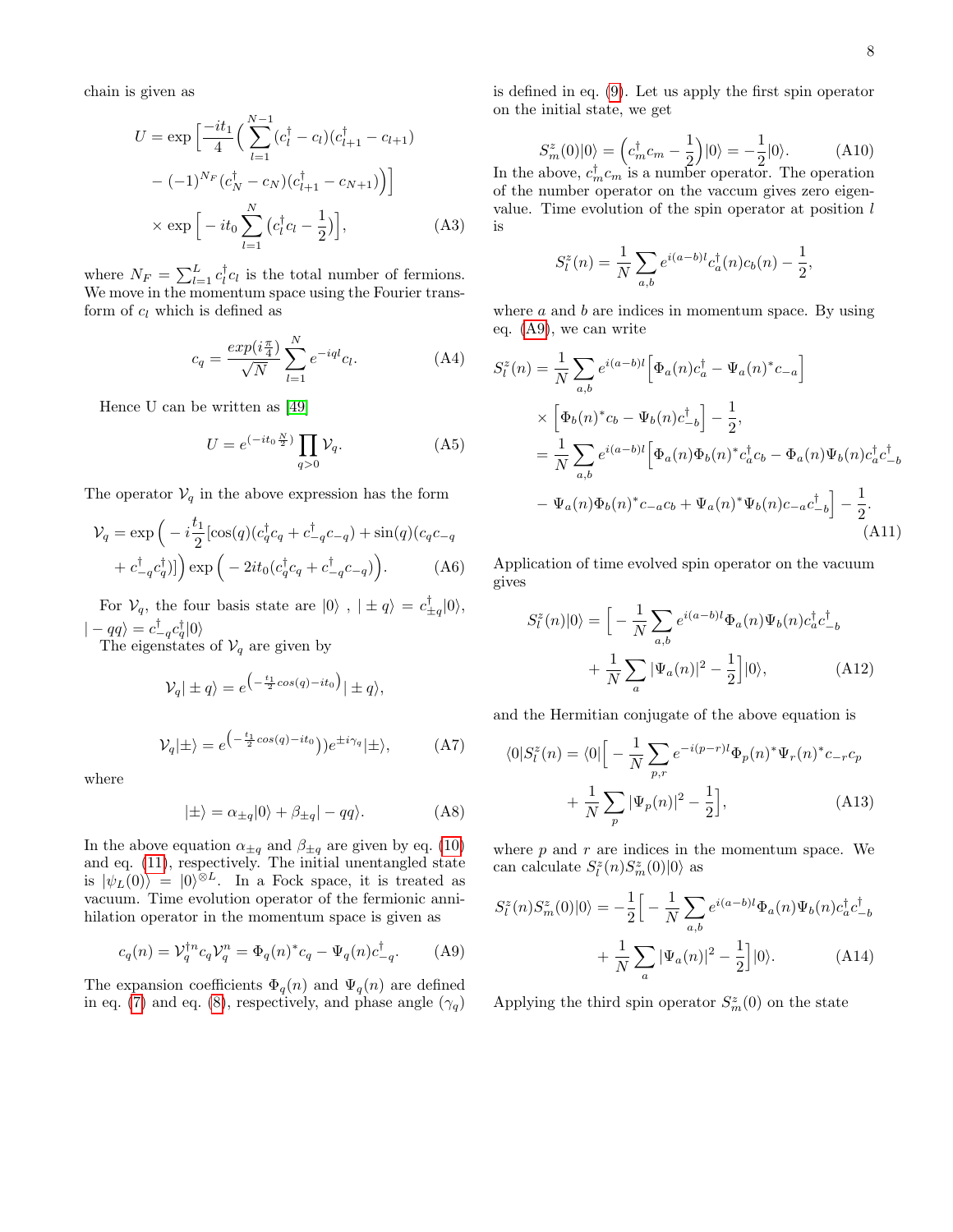$S^z_l(n) S^z_m(0) |0\rangle$  we get

<span id="page-8-0"></span>
$$
S_{m}^{z}(0)S_{l}^{z}(n)S_{m}^{z}(0)|0\rangle = -\frac{1}{2}\Big[\frac{1}{N}\sum_{x,y}e^{i(x-y)m}c_{x}^{\dagger}c_{y} - \frac{1}{2}\Big]\Big[-\frac{1}{N}\sum_{a,b}e^{i(a-b)l}\Phi_{a}(n)\Psi_{b}(n)c_{a}^{\dagger}c_{-b}^{\dagger} + \frac{1}{N}\sum_{a}|\Psi_{a}(n)|^{2} - \frac{1}{2}\Big]|0\rangle,
$$
  
\n
$$
= -\frac{1}{2}\Big[-\frac{1}{N^{2}}\sum_{x,y,a,b}e^{i(x-y)l}e^{i(a-b)l}\Phi_{a}(n)\Psi_{b}(n)\Big(c_{x}^{\dagger}c_{-b}^{\dagger}\delta(a,y) - c_{x}^{\dagger}c_{a}^{\dagger}\delta(-b,y)\Big) + \frac{1}{2N}\sum_{a,b}e^{i(a-b)l}\Phi_{a}(n)\Psi_{b}(n)c_{a}^{\dagger}c_{-b}^{\dagger} - \frac{1}{2}\Big(\frac{1}{N}\sum_{a}|\Psi_{a}(n)|^{2} - \frac{1}{2}\Big)\Big]|0\rangle,
$$
\n(A15)

 $\sqrt{ }$ 

where x and y are the indices in the momentum space. Now we take the scalar product of the states given by eq. [\(A13\)](#page-7-1) and eq. [\(A15\)](#page-8-0) and get TMOTOC as

$$
F_x^{l,m}(n) = 2^4 \langle 0|S_l^z(n)S_m^z(0)S_l^z(n)S_m^z(0)|0\rangle,
$$
  
\n
$$
= -2^3 \langle 0|\left[-\frac{1}{N}\sum_{p,r} e^{-i(p-r)l}\Phi_p(n)^*\Psi_r(n)^*c_{-r}c_p + \frac{1}{N}\sum_{p}|\Psi_p(n)|^2 - \frac{1}{2}\right]\left[-\frac{1}{N^2}\sum_{x,y,a,b} e^{i(x-y)m}e^{i(a-b)l}\Phi_a(n)\right]
$$
  
\n
$$
\times \Psi_b(n)\left(c_x^{\dagger}c_{-b}^{\dagger}\delta(a,y) - c_x^{\dagger}c_a^{\dagger}\delta(-b,y)\right) + \frac{1}{2N}\sum_{a,b} e^{i(a-b)l}\Phi_a(n)\Psi_b(n)c_a^{\dagger}c_{-b}^{\dagger} - \frac{1}{2}\left(\frac{1}{N}\sum_{a}|\Psi_a(n)|^2 - \frac{1}{2}\right)\right]|0\rangle,
$$
  
\n
$$
= -2^3\left[\frac{1}{N^3}\left(\sum_{p,a,r,x,y} e^{-i(p-a)l}e^{i(x-y)m}|\Psi_r(n)|^2\Phi_p^*(n)\Phi_a(n)\delta(p,x)\delta(a,y) - e^{i(r+a)l}e^{i(x-y)m}\Psi_r(n)^*\Phi_p^*(n)\Phi_a(n)\right]
$$
  
\n
$$
\times \Psi_{-p}(n)\delta(-r,x)\delta(a,y) - e^{-i(p+b)l}e^{i(x-y)m}\Psi_b(n)\Psi_{-a}(n)^*\Phi_p(n)^*\Phi_a(n)\delta(p,x)\delta(-b,y) + e^{i(r-b)l}e^{i(x-y)m}\Psi_b(n)\right]
$$
  
\n
$$
\times \Psi_r(n)^*|\Phi_a(n)|^2\delta(p,a)\delta(-b,y)\right) - \frac{1}{2N^2}\sum_{p,r}\left(|\Psi_p(n)|^2|\Phi_r(n)|^2 - \Psi_{-p}(n)\Psi_r(n)^*\Phi_p(n)^*\Phi_{-r}(n)\right)
$$
  
\n
$$
- \frac{1}{2}\left(\frac{1}{N}\sum_{p}|\Psi_p(n)|^2 - \frac{1}{2}\right)\left(\frac{1}{N}\sum_{a}|\Psi_a(n)|^2 - \frac{1}{2}\right)\right].
$$
 (A16)

Since, the term

$$
\frac{1}{2N^2} \sum_{p,r} \left( |\Psi_p(n)|^2 |\Phi_r(n)|^2 - \Psi_{-p}(n) \Psi_r(n)^* \Phi_p(n)^* \Phi_{-r}(n) \right) + \frac{1}{2} \left( \frac{1}{N} \sum_p |\Psi_p(n)|^2 - \frac{1}{2} \right) \left( \frac{1}{N} \sum_a |\Psi_a(n)|^2 - \frac{1}{2} \right)
$$

is constant for all number of kicks  $(n)$  and system size  $(N)$  which comes out to be  $\frac{1}{2^3}$ . Since a and b are dummy indices, we replace it by  $q$ . Hence, the final formula of TMOTOC is

$$
F_z^{l,m}(n) = 1 - \left(\frac{2}{N}\right)^3 \sum_{p,q,r} \left( e^{i(p-q)(m-l)} |\Psi_r(n)|^2 \Phi_p^*(n) \Phi_q(n) - e^{i(-r-q)(m-l)} \Psi_r(n)^* \Phi_p^*(n) \Phi_q(n) \Psi_{-p}(n) \right)
$$

$$
- e^{i(p+q)(m-l)} \Psi_q(n) \Psi_r(n)^* \Phi_p(n)^* \Phi_{-r}(n) + e^{i(q-r)(m-l)} \Psi_q(n) \Psi_r(n)^* |\Phi_p(n)|^2 \right). \tag{A17}
$$

Now, we take a special case in which both the operators are the same local operator i.e.  $W = \sigma_l^z$  and  $V = \sigma_l^z$ . Then the formula becomes

$$
F_z^{l,m}(n) = 1 - \left(\frac{2}{N}\right)^3 \sum_{p,q,r} \left( |\Psi_r(n)|^2 \Phi_p^*(n) \Phi_q(n) - \Psi_{-p}(n) \Psi_r(n)^* \Phi_p^*(n) \Phi_q(n) - \Psi_q(n) \Psi_r(n)^* \Phi_p(n)^* \Phi_{-r}(n) + \Psi_q(n) \Psi_r(n)^* |\Phi_p(n)|^2 \right).
$$
\n(A18)

# Appendix B: Calculation of LMOTOC

LMOTOC for higher system size. After moving some steps in analytical calculation of LMOTOC, we realize

Let us attempt to find the analytical expression of LMOTOC so that we calculate the phase structure of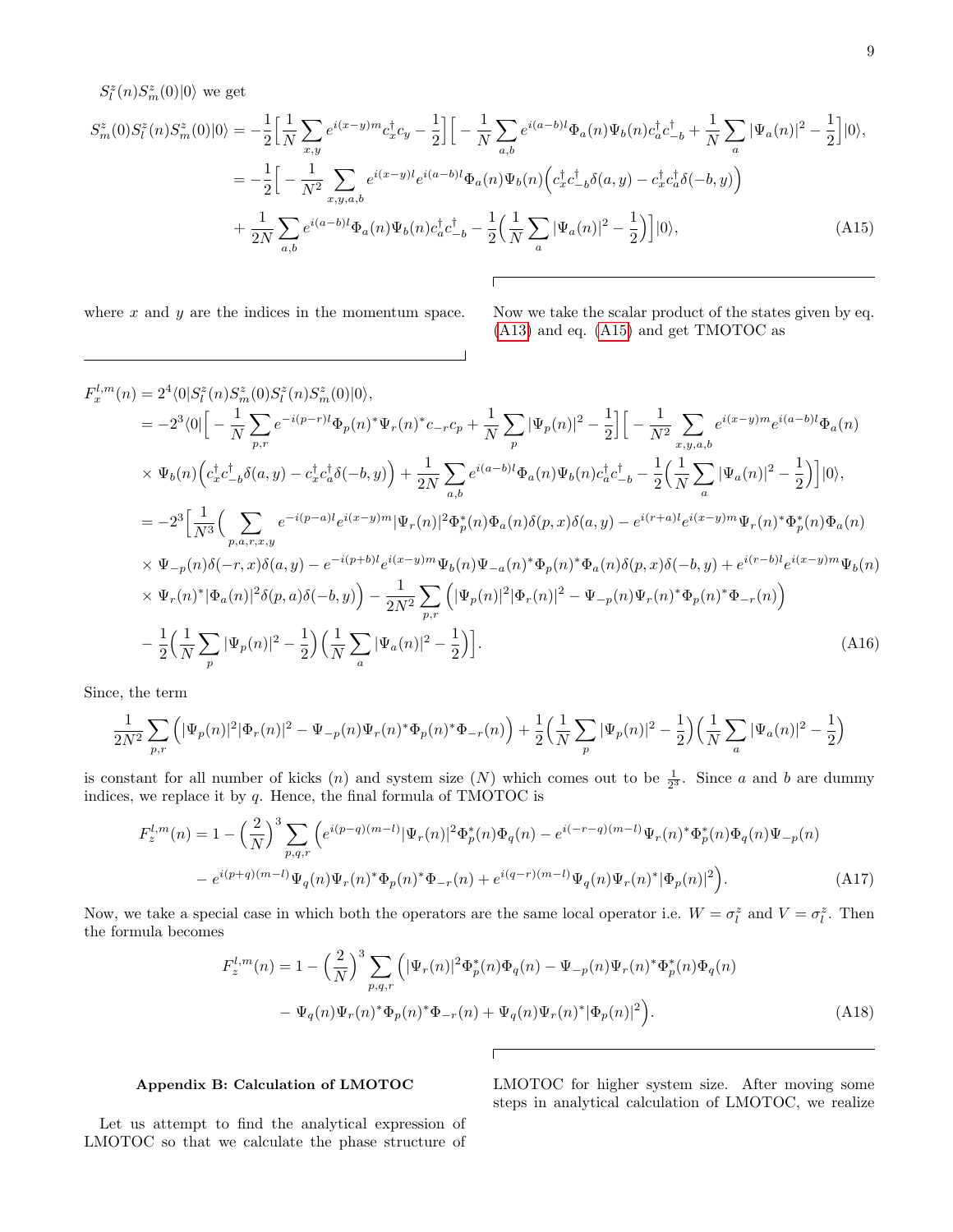that the analytical expression of LMOTOC will take longer time than the numerical calculation. A few initial steps of our calculation of LMOTOCs are given below:  $S_l^x$  in the form of raising and lowering operator:

$$
S_l^x = \frac{1}{2} [S_l^+ + S_l^-]
$$
  
=  $\frac{1}{2} \exp \left[ -\pi i \sum_{j=1}^{l-1} c_j^{\dagger} c_j \right] (c_l^{\dagger} + c_l)$   
=  $-\frac{1}{2} \prod_{j=1}^{l-1} (2c_j^{\dagger} c_j - 1) (c_l^{\dagger} + c_l)$ 

The above equation is written by using the relation

$$
S_l^+ = c_l^{\dagger} \exp[\pi i \sum_{j=1}^{l-1} c_j^{\dagger} c_j],
$$
  

$$
S_l^- = \exp[-\pi i \sum_{j=1}^{l-1} c_j^{\dagger} c_j] c_l.
$$

- <span id="page-9-0"></span>[1] S. Ray, S. Sinha, and K. Sengupta, Phys. Rev. A 98, 053631 (2018).
- <span id="page-9-2"></span>[2] P. Hosur, X.-L. Qi, D. A. Roberts, and B. Yoshida, Journal of High Energy Physics 2016, 4 (2016).
- [3] Y. Gu and X.-L. Qi, Journal of High Energy Physics 2016, 129 (2016).
- <span id="page-9-1"></span>[4] Y. Ling, P. Liu, and J.-P. Wu, Journal of High Energy Physics 2017, 25 (2017).
- <span id="page-9-3"></span>[5] A. Bohrdt, C. B. Mendl, M. Endres, and M. Knap, New Journal of Physics 19, 063001 (2017).
- [6] B. Swingle and N. Y. Yao, Physics 10, 82 (2017).
- [7] B. Swingle, G. Bentsen, M. Schleier-Smith, and P. Hayden, Phys. Rev. A 94, 040302 (2016).
- [8] B. Swingle and D. Chowdhury, Phys. Rev. B 95, 060201 (2017).
- [9] M. Schleier-Smith, Nature Physics 13, 724 (2017).
- [10] S. Pappalardi, A. Russomanno, B. Žunkovič, F. Iemini, A. Silva, and R. Fazio, Phys. Rev. B 98, 134303 (2018).
- [11] M. J. Klug, M. S. Scheurer, and J. Schmalian, Phys. Rev. B 98, 045102 (2018).
- [12] V. Khemani, A. Vishwanath, and D. A. Huse, Phys. Rev. X 8, 031057 (2018).
- <span id="page-9-4"></span>[13] Y. Alavirad and A. Lavasani, Phys. Rev. A 99, 043602 (2019).
- <span id="page-9-5"></span>[14] J. Maldacena, S. H. Shenker, and D. Stanford, Journal of High Energy Physics 2016, 106 (2016).
- <span id="page-9-6"></span>[15] S. H. Shenker and D. Stanford, Journal of High Energy Physics 2014, 67 (2014).
- <span id="page-9-7"></span>[16] D. A. Roberts, D. Stanford, and L. Susskind, Journal of High Energy Physics 2015, 51 (2015).
- <span id="page-9-8"></span>[17] M. Gärttner, J. G. Bohnet, A. Safavi-Naini, M. L. Wall, J. J. Bollinger, and A. M. Rey, Nature Physics 13, 781–786 (2017).
- <span id="page-9-9"></span>[18] J. Li, R. Fan, H. Wang, B. Ye, B. Zeng, H. Zhai, X. Peng, and J. Du, Phys. Rev. X 7, 031011 (2017).
- <span id="page-9-10"></span>[19] H. Shen, P. Zhang, R. Fan, and H. Zhai, Phys. Rev. B 96, 054503 (2017).

Now, we move in the momentum space by doing the Fourier transform of  $c_l$  and  $c_l^{\dagger}$ . Hence  $S_l^x$  in momentum space can be written as:

$$
S_l^x = -\frac{1}{2} \prod_{j=1}^{l-1} \left[ 2 \sum_{q_j, p_j} \frac{1}{L} \exp[i(p_j - q_j)] c_{q_j}^\dagger c_{p_j} - 1 \right] \left[ \sum_r \left( \frac{1}{\sqrt{L}} \right) \times \exp(\frac{-i\pi}{4}) \exp(itl) c_r^\dagger + \frac{1}{\sqrt{L}} \exp(\frac{i\pi}{4}) \exp(-itl) c_r \right) \right]
$$
\n(B1)

For the calculation of the time evolution of  $S_l^x$  *i.e.*,  $S_l^x(n)$ we have to compute the time evolution of all the operators in the string of length L. Time evolution of such a large term will be too much complicated and unfruitful for our purpose because the calculation of LMOTOC involving product of four operators will be too much to handle.

- <span id="page-9-12"></span>[20] Z.-H. Sun, J.-Q. Cai, Q.-C. Tang, Y. Hu, and H. Fan, Annalen der Physik 532, 1900270 (2020).
- <span id="page-9-11"></span>[21] M. Heyl, F. Pollmann, and B. Dóra, Phys. Rev. Lett. 121, 016801 (2018).
- <span id="page-9-13"></span>[22] M. Heyl, A. Polkovnikov, and S. Kehrein, Phys. Rev. Lett. 110, 135704 (2013).
- [23] F. Pollmann, A. M. Turner, E. Berg, and M. Oshikawa, Phys. Rev. B 81, 064439 (2010).
- <span id="page-9-20"></span>[24] C. W. von Keyserlingk and S. L. Sondhi, Physical Review B 93, 245145 (2016).
- <span id="page-9-19"></span>[25] M. Thakurathi, A. A. Patel, D. Sen, and A. Dutta, Phys. Rev. B 88, 155133 (2013).
- [26] A. M. Turner, F. Pollmann, and E. Berg, Phys. Rev. B 83, 075102 (2011).
- <span id="page-9-21"></span>[27] C. W. von Keyserlingk and S. L. Sondhi, Phys. Rev. B 93, 245146 (2016).
- [28] X.-y. Feng, G.-m. Zhang, and T. Xiang, Phys. Rev. Lett. 98, 087204 (2007).
- [29] V. M. Bastidas, C. Emary, G. Schaller, and T. Brandes, Phys. Rev. A 86, 063627 (2012).
- [30] L. Jiang, T. Kitagawa, J. Alicea, A. R. Akhmerov, D. Pekker, G. Refael, J. I. Cirac, E. Demler, M. D. Lukin, and P. Zoller, Phys. Rev. Lett. 106, 220402 (2011).
- [31] L. Fidkowski and A. Kitaev, Phys. Rev. B 83, 075103 (2011).
- <span id="page-9-18"></span>[32] V. Khemani, A. Lazarides, R. Moessner, and S. L. Sondhi, Phys. Rev. Lett. 116, 250401 (2016).
- <span id="page-9-14"></span>[33] M. Thakurathi, K. Sengupta, and D. Sen, Phys. Rev. B 89, 235434 (2014).
- <span id="page-9-15"></span>[34] B. K. Chakrabarti, A. Dutta, and P. Sen, Vol. 41 (Springer Science & Business Media, 2008).
- [35] S.-Q. Su, J.-L. Song, and S.-J. Gu, Phys. Rev. A 74, 032308 (2006).
- <span id="page-9-16"></span>[36] K.-W. Sun and Q.-H. Chen, Physical Review B 80, 174417 (2009).
- <span id="page-9-17"></span>[37] M. Akila, D. Waltner, B. Gutkin, and T. Guhr, Journal of Phys A 49, 375101 (2016).